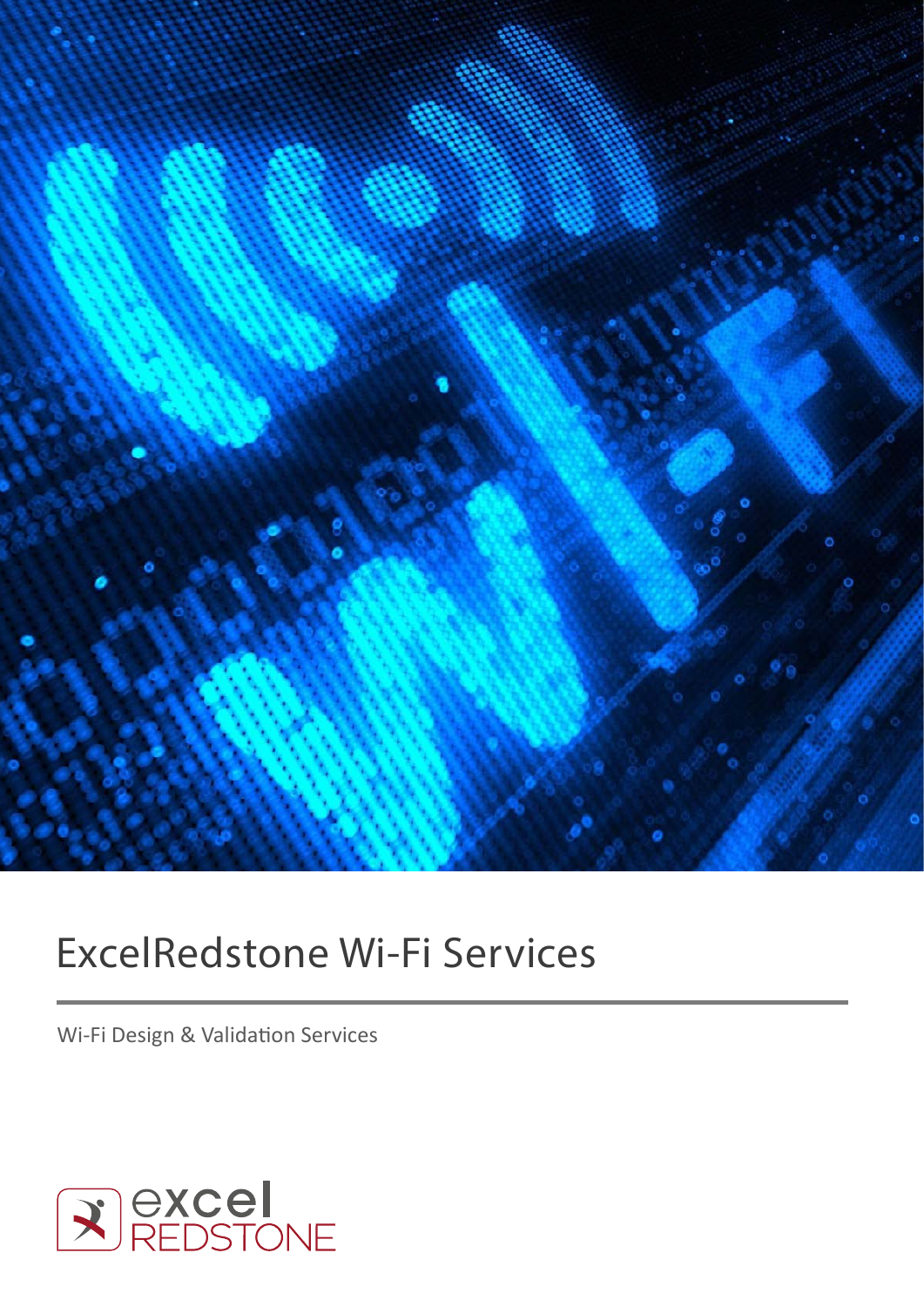## Introduction

ExcelRedstone, leveraging its significant experience in ICT Infrastructure deployments, offer clients design, advisory, procurement and deployment services in relation to Wi-Fi solutions.

We have a Vendor agnostic approach so engage in finding the best solution fit for you. We focus on the unique attributes of your environment which ultimately determine optimised wi-fi performance. So whether you have a greenfield or brownfield deployment, require coverage indoors or outdoors, require advanced services overlay such as location based services and wayfinding, we can offer an end to end practical approach to wi-fi services solutions.

For customers with greenfield deployments, or moving into new premises and require wi-fi services as key line of business capability:



**Desktop Survey**

A predictive model offering up to 85% service coverage certainty.



#### **Pre-Install Site Physical Survey**

An appraisal of the physical environment to inform the desktop survey.



#### **Pre-Install Site RF Survey**

A mock RF simulation, with AP on a stick to clarify building signal characteristics - advised in regard to complex buildings. Offering up to 95% coverage certainty.



#### **Post Install Survey**

RF survey simulating client behaviours (roaming) and analyses of the signal coverage after APs have been deployed - Offering 98% coverage certainty.

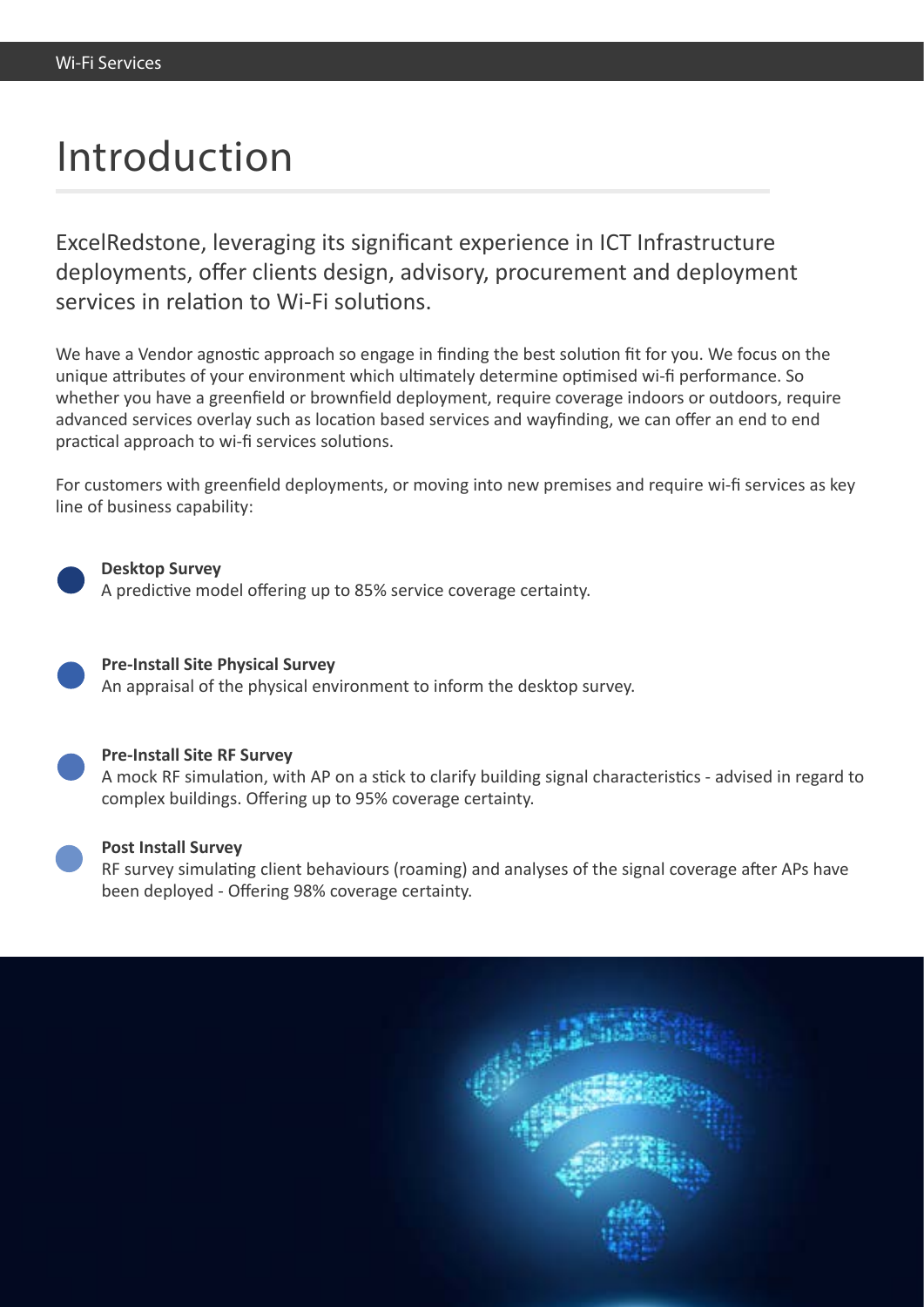# Key Deliverables

**Desktop Design Report – A design identifying the AP quantity and AP locations**. The report provides predictive information only; signal strength, primary through tertiary positions (backup AP signal if AP fails), predicted SNR, predicted data rate and throughput.

**Pre-Install Survey Report –** Actual measurements of all the above hence greater coverage certainty.

**Post Install Survey Report –** Depending on format gives you all above plus jitter, round trip delay, airtime utilisation, all SSID information and packet loss metrics as well.

**If required - Services Mapping to RCPs (Reflective Ceiling Plan) –** Coordinated AP placements ready for building construction/fit-out, being mindful of other building services and aesthetics, CAD resource to convert placement onto .dwg and even into BIM models if needed.

## Delivery Approach



### **Building the Environmental model**

Understand the environment in which wi-fi services are needed, by developing a software model with walls, glazing building fabric and ideally including furniture.



#### **Build Desktop Model**

Select best fit AP model and develop a suitable AP deployment in a 3D digital building representation, perform predictive analysis and test wi-fi services before actual deployment, all managed via a peer review and improvement process – (four eye view). Design activities take place in collaboration with the client, which may encompass a design walk through with the client, addressing any deployment challenges.



#### **Pre-Install Survey**

Survey to test the environmental RF characteristics, the output of which, informs and improves the wireless model, in addition providing the opportunity to make sure deployment aesthetics are met and building services co-ordination hurdles identified.



#### **Post Install – Validation Survey**

To refine AP mounting positions and advise regards the logical configuration where needed all helping to optimise the client wi-fi experience.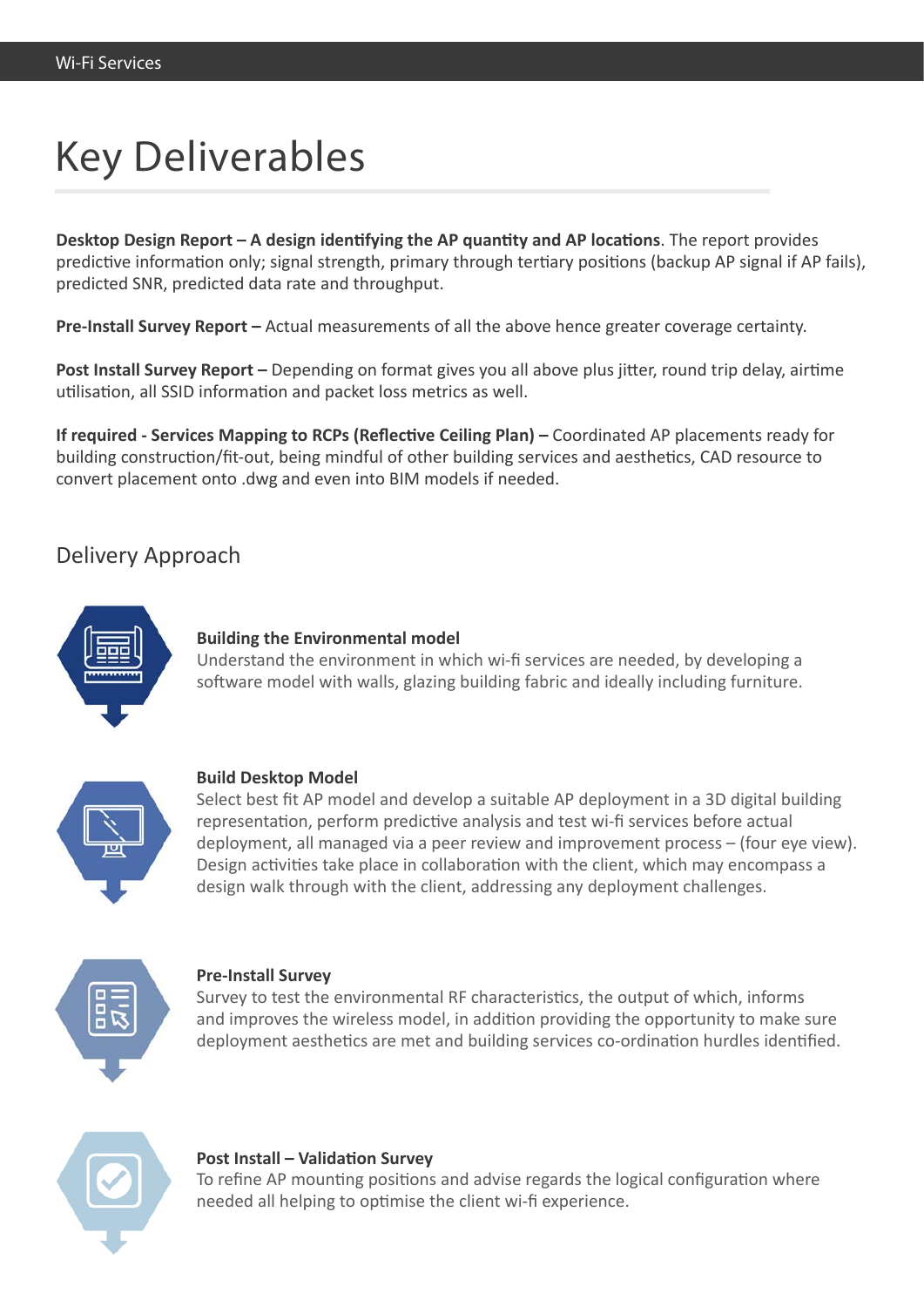## Other Wi-Fi Services

## Wi-Fi Coverage Analysis & Troubleshooting Services

For customers with existing deployments, experiencing wi-fi connectivity issues or looking to optimise their existing wi-fi solution.

## Wi-Fi Security Coverage Advisory

For customers who have concerns regarding their wireless security monitoring function or lack of it. What standards should be adhered to and configuration implemented to promote secure wi-fi.

### Wi-Fi Procurement Advice & Facilitation

For customers looking to buy a wi-fi solution and don't fully understand the key market players and would like a vendor neutral viewpoint. And maybe someone to manage or procure on the client's behalf.

### Wi-Fi Network Readiness Assessment

For customers who are not too sure their core network is ready to support today's standards in terms of capability and/or performance.

### Wi-Fi Inventory & Capability Assessment

For customers who need/want to understand what wi-fi they have in place, its capabilities, location and supportability going forward.

### Direct Supply

In a more comprehensive sense, ExcelRedstone can directly supply solutions including all network and adjunct systems needed for a successful wi-fi outcome. This incorporates advanced services and onboarding platforms. e.g. wayfinding, marketing, analytics and location-based services capabilities.